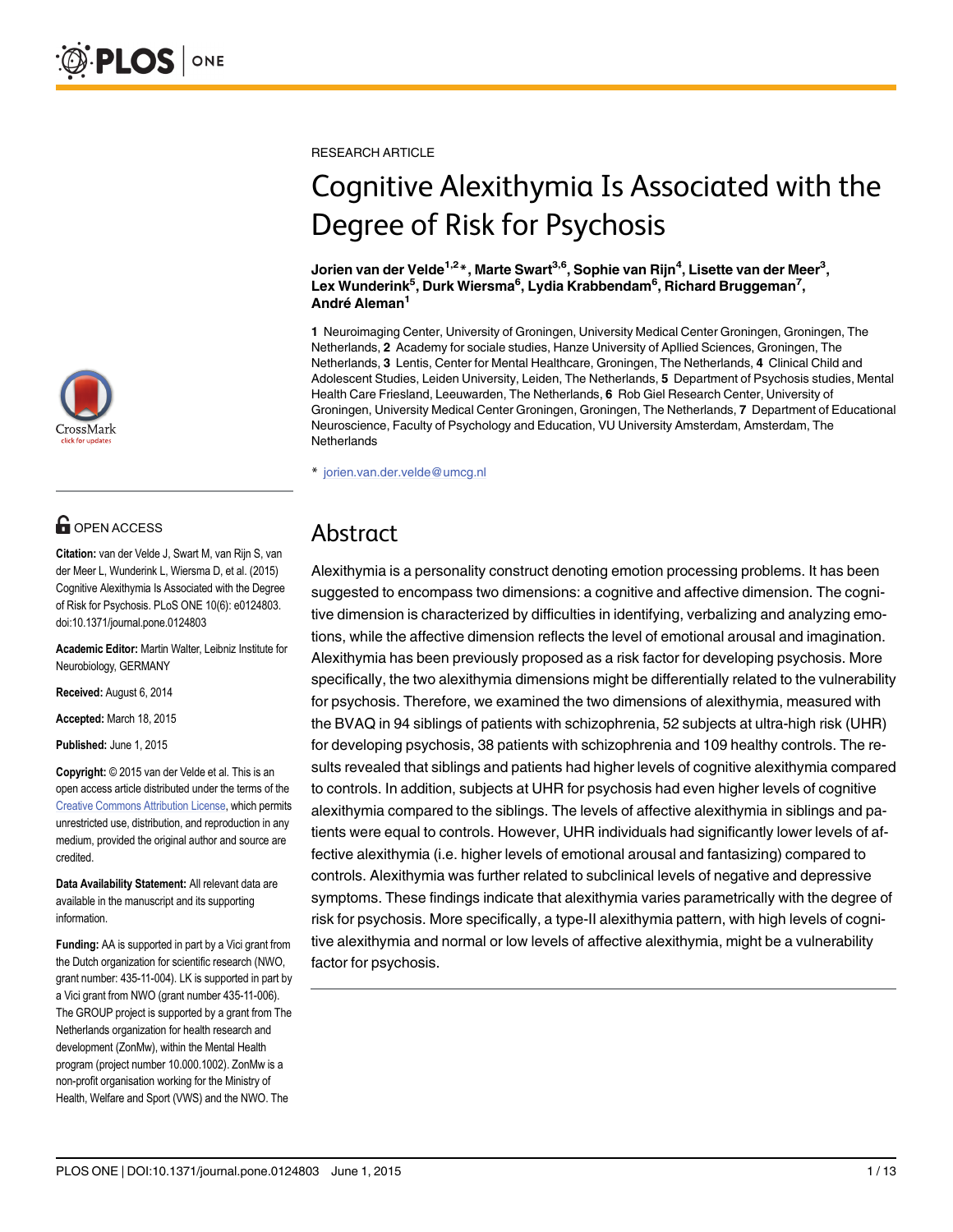<span id="page-1-0"></span>

authors would like to thank Paula M. Gromann, Roeline Nieboer, Esther M. Opmeer and Edith J. Liemburg for their assistance in collecting the data.

Competing Interests: The authors confirm that coauthor André Aleman is a PLOS ONE Editorial Board member. This does not alter adherence to PLOS One Editorial policies and criteria.

## Introduction

Alexithymia is a personality construct characterized by difficulties in verbalizing, identifying and analyzing feelings, as well as a restricted fantasy life (fantasizing) and lower emotional arousal (emotionalizing)  $[1, 2]$  $[1, 2]$  $[1, 2]$  $[1, 2]$ . Alexithymia is considered to be a risk factor for several psychiatric and neurological disorders such as depression, anxiety, psychosis and somatic disorders [\[3](#page-10-0)]. Furthermore, alexithymia is associated with poor social functioning [[4\]](#page-10-0) and lower life satis-faction [\[5\]](#page-11-0).

It has been suggested that alexithymia is not a unitary construct, but that it can be divided into a cognitive and affective dimension [\[2](#page-10-0)]. The cognitive dimension refers to the ability to verbalize, identify and analyze feelings, while the affective dimension refers to the level of subjective emotional arousal and the level of fantasizing and daydreaming. Based on these dimensions, different types of alexithymia can be defined [\[6](#page-11-0)]. Type-I alexithymia is characterized by high scores on both the cognitive and affective dimension indicating difficulties with the cognitive processing of emotions combined with low levels of emotional arousal and daydreaming. Type-II alexithymia, on the other hand, is characterized by high scores on the cognitive dimension, while scores on the affective dimension are normal or low (i.e. high levels of emotional arousal).

Heightened levels of alexithymia have been reported in schizophrenia  $[4, 7-12]$  $[4, 7-12]$  $[4, 7-12]$  $[4, 7-12]$  $[4, 7-12]$  $[4, 7-12]$ . More specifically, patients with schizophrenia may show a type-II alexithymia profile, indicating difficulties with identifying, analyzing and verbalizing emotions, while levels of emotional arousal and fantasizing are normal  $[8]$  $[8]$  or even heightened  $[7]$ . High levels of subjective emotional arousal in the face of a lack of cognitive emotion processing, may have various negative consequences, such as higher levels of negative affect and anxiety  $[13, 14]$  $[13, 14]$  $[13, 14]$  $[13, 14]$ . It has further been suggested that alexithymia might be related to psychotic symptoms in patients with schizophrenia [\[7](#page-11-0), [15](#page-11-0)], however not all studies confirm this association [\[9](#page-11-0), [16](#page-11-0)].

Previous research suggested that higher levels of cognitive alexithymia might contribute to a greater vulnerability for psychosis [[7](#page-11-0)]. Indeed, some studies have shown subjects at increased risk for developing psychosis to have higher scores on cognitive alexithymia. For example, male siblings of patients with schizophrenia, with an increased genetic risk for developing schizophrenia, showed higher levels of difficulties with verbalizing emotions compared to controls [\[7](#page-11-0)]. Furthermore, subjects with an ultra-high risk (UHR) for developing psychosis, appear to have more difficulties in both verbalizing as well as identifying emotions  $[4]$ .

Siblings of patients with schizophrenia are at increased risk for developing psychosis with one-year transition rates to psychosis between 0.34 and 4.9 percent  $[17, 18]$  $[17, 18]$  $[17, 18]$  $[17, 18]$  $[17, 18]$ . Subjects with an UHR for developing psychosis experience subclinical psychotic symptoms and a decline in social and global functioning [\[19\]](#page-11-0). These UHR individuals are at even higher risk for developing psychosis with transition rates of 7 to 40 percent after 1 year [[20,](#page-11-0) [21\]](#page-11-0). If alexithymia indeed contributes to a greater vulnerability for psychosis, one would expect higher alexithymia scores in subjects at UHR for psychosis, compared to siblings. However, to the best of our knowledge, no studies have yet directly compared alexithymia scores between these groups.

The aim of the current study was to examine alexithymia in subjects at genetic risk for psychosis (siblings), subjects at UHR for psychosis and patients with schizophrenia. We hypothesized that the two high-risk groups and the patient group would show a type-II alexithymia pattern. Furthermore, we hypothesized to find a parametric effect of risk on alexithymia scores, with siblings scoring higher compared to controls, UHR individuals scoring higher compared to siblings and patients scoring higher compared to all three groups (controls < siblings < UHR < patients). Finally, we examined whether alexithymia is related to subclinical and clinical psychotic symptoms.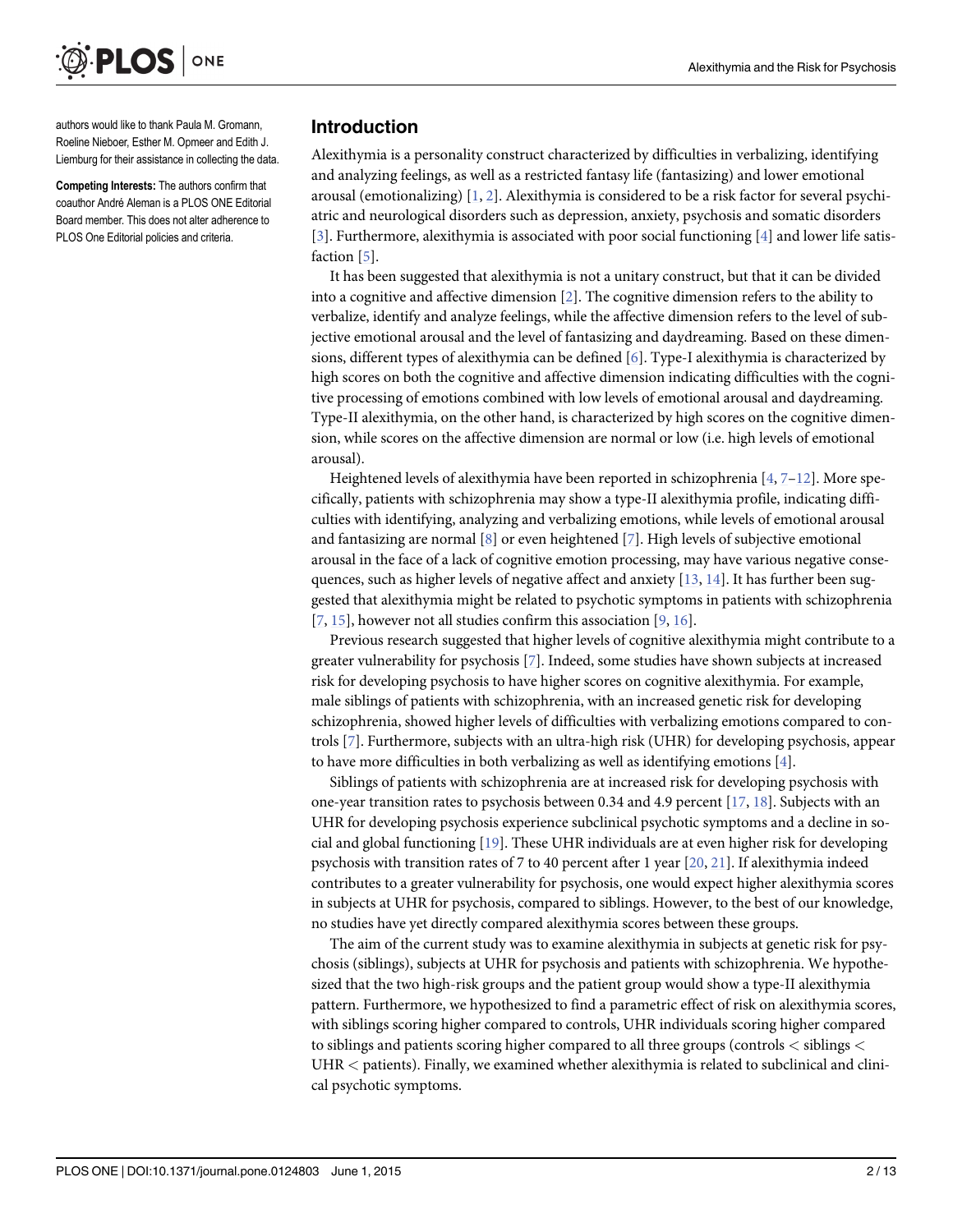## <span id="page-2-0"></span>Material and Methods

### **Participants**

In the current study we included 109 healthy controls, 94 siblings of patients with schizophrenia, 52 individuals at UHR for developing psychosis and 38 patients with a DSM-IV diagnosis of schizophrenia. The present data were taken from separate studies from our group  $[4, 22, 23]$  $[4, 22, 23]$  $[4, 22, 23]$  $[4, 22, 23]$  $[4, 22, 23]$  $[4, 22, 23]$  $[4, 22, 23]$ . There was no overlap between the studies. Furthermore, none of the alexithymia data regarding these studies has previously been published, except for the data from part the UHR group  $(n = 34 \text{ UHR individuals})$  [\[4\]](#page-10-0). The patient, sibling and control samples were independent from earlier alexithymia studies published by our group  $[7, 8]$  $[7, 8]$  $[7, 8]$  $[7, 8]$ .

All 94 siblings and 57 controls participated in a multi-center (Amsterdam and Groningen) add-on study of the Genetic Risk and Outcome of Psychosis (GROUP) project [\[24\]](#page-11-0). The other 52 control subjects were recruited via advertisements. Healthy controls and siblings were excluded if they reported a presence or history of psychiatric or neurological disorders. Sixteen UHR subjects were recruited from the Mental Health Care services in Friesland. Subjects with a 6 or higher on the Prodromal questionnaire (PQ-16  $[25]$ ) were assessed with the Comprehensive Assessment of At Risk Mental State (CAARMS [\[20\]](#page-11-0)) to determine if they met the UHR criteria. The selection procedure was in accordance with the EDIE-NL trial (see [\[26\]](#page-11-0) for further details). The inclusion procedure of the other 36 UHR subjects was based on the Structured Interview for prodromal symptoms and the Bonn Scale for the Assessment of Basic Symptom-Prediction List and is described in van Rijn et al. (2011) [ $4$ ]. All the patients with schizophrenia were included from psychiatric institutions across the Netherlands. The clinical diagnosis of the patients was confirmed with the Mini-International Neuropsychiatric Interview (MINI-- Plus [[27](#page-12-0)]). Demographic characteristics of the subjects are presented in [Table 1](#page-3-0).

## Ethics statement

All participants gave written informed consent and all studies were approved by either the local medical ethical committee (Medisch Ethische Toetsings Commissie, University Medical Center Groningen or Medical Research ethics committee, University Medical Center Utrecht) or the Mental Healthcare Research Ethics Committee (METIGG, University of Nijmegen). All procedures were carried out according to the declaration of Helsinki.

## Bermond-Vorst Alexithymia Questionnaire

The Bermond-Vorst Alexithymia Questionnaire (BVAQ) is a 40-item self-report scale used to assess alexithymia. The BVAQ consists of five subscales (eight items per scale), identifying, verbalizing, analyzing, emotionalizing and fantasizing as defined by Nemiah and Sifneos [\[28](#page-12-0)]. Participants rated on a 5-point Likert scale to what extent the statements applied to them  $(1 =$  certainly does not apply to me,  $5 =$  certainly does apply to me). Higher scores on the BVAQ indicate more pronounced alexithymic characteristics. Previous studies have confirmed the five-factor structure of the BVAQ and have shown that the BVAQ has good psychometric properties [[2,](#page-10-0) [29\]](#page-12-0).

Using the BVAQ, a second-order distinction can be made in which the factors emotionalizing and fantasizing are grouped into the affective dimension, and the subscales identifying, verbalizing, and analyzing feelings into the cognitive dimension of alexithymia. The validity of this two-factor structure has been demonstrated and confirmed by seven factor-analyses in several populations  $[6, 30, 31]$  $[6, 30, 31]$  $[6, 30, 31]$  $[6, 30, 31]$  $[6, 30, 31]$  $[6, 30, 31]$ , however not all studies have replicated this  $[30, 32]$  $[30, 32]$  $[30, 32]$ . Therefore, in the current study, both the two alexithymia dimensions as well as the five subscales were used to examine alexithymia.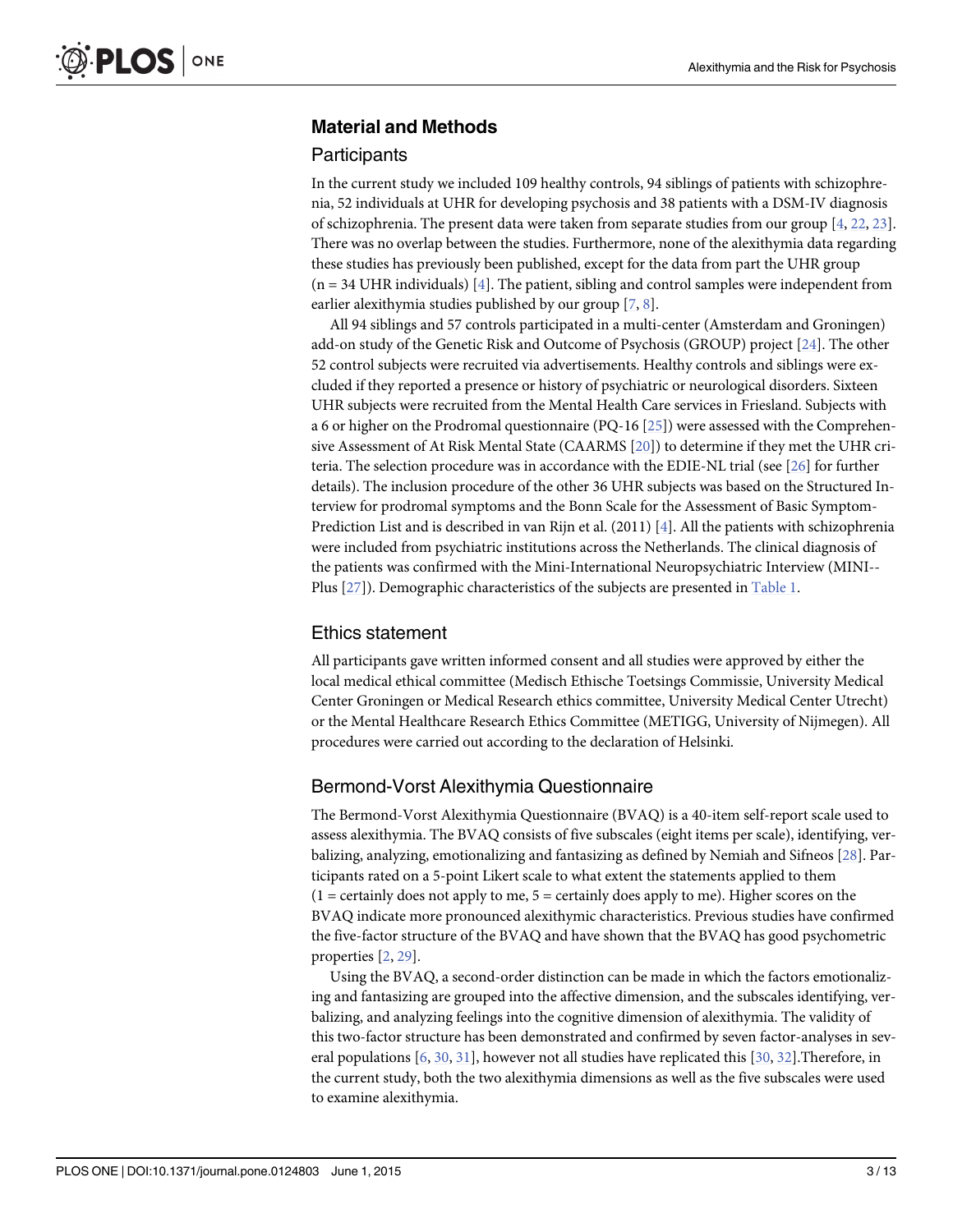<span id="page-3-0"></span>

|                        | $HC (n = 109)$  | Siblings ( $n = 94$ ) | UHR group ( $n = 52$ ) | Patients ( $n = 38$ ) | <b>Test statistic</b>       |
|------------------------|-----------------|-----------------------|------------------------|-----------------------|-----------------------------|
|                        |                 |                       |                        |                       |                             |
| Demographics           |                 |                       |                        |                       |                             |
| Gender (% male)        | 50              | 46                    | 56                     | 76                    | $\chi^2$ = 12.9; p = 005    |
| Age                    | $31.4 \pm 10.4$ | $32.1 \pm 8.0$        | $17.8 \pm 4.5$         | $34.4 \pm 10.6$       | $F_{3,289}$ = 38.0; p < 001 |
| Education <sup>a</sup> | $6.0 \pm .8$    | $5.9 \pm .8$          | $5.2 \pm .9$           | $5.3 \pm 1.1$         | $F_{3,289}$ = 14.6; p < 001 |
| Alexithymia            |                 |                       |                        |                       |                             |
| Cognitive dimension    | $48.8 \pm 13.0$ | $55.2 \pm 15.8$       | $68.0 \pm 16.3$        | $64.6 \pm 16.4$       | $F_{3,283} = 14.8; p<.001$  |
| Verbalizing            | $19.7 \pm 6.9$  | $21.5 \pm 7.2$        | $26.7 \pm 7.8$         | $23.8 \pm 7.2$        | $F_{3,283} = 6.9$ ; p<.001  |
| Identifying            | $14.6 \pm 4.6$  | $15.5 \pm 5.4$        | $22.1 \pm 6.7$         | $21.1 \pm 5.9$        | $F_{3,283} = 17.4$ ; p<.001 |
| Analyzing              | $15.9 \pm 5.3$  | $17.6 \pm 5.7$        | $19.3 \pm 6.4$         | $19.7 \pm 6.8$        | $F_{3,283} = 3.0$ ; p = 03  |
| Affective dimension    | $44.5 \pm 11.0$ | $43.4 \pm 9.9$        | $39.6 \pm 10.0$        | $42.5 \pm 10.3$       | $F_{3,283} = 5.3$ ; p = 001 |
| Fantasizing            | $22.4 \pm 7.2$  | $23.0 \pm 7.4$        | $18.8 \pm 6.7$         | $21.7 \pm 6.6$        | $F_{3,283} = 3.1; p = .03$  |
| Emotionalizing         | $20.7 \pm 4.7$  | $20.4 \pm 4.9$        | $20.7 \pm 5.1$         | $20.8 \pm 6.4$        | $F_{3,283} = 1.1$ ; p = 35  |
| <b>CAPE</b> scores     | $HC (n = 66)$   | Siblings ( $n = 84$ ) |                        |                       |                             |
| Positive symptoms      | $1.1 \pm 0.16$  | $1.1 \pm 1.13$        | N.A.                   | N.A.                  | $U = 2389$ ; $p = 07$       |
| Negative symptoms      | $1.4 \pm .35$   | $1.5 \pm .38$         | N.A.                   | N.A.                  | $U = 2554$ ; $p = 20$       |
| Depressive symptoms    | $1.4 \pm .36$   | $1.5 \pm 0.35$        | N.A.                   | N.A.                  | $U = 2711$ ; $p = .56$      |
| <b>PANSS</b> scores    |                 |                       | UHR $(n = 49)$         | Patients ( $n = 38$ ) |                             |
| Positive symptoms      | N.A.            | N.A.                  | $12.2 \pm 3.2$         | $15.3 \pm 5.4$        | $U = 628$ ; $p = 009$       |
| Negative symptoms      | N.A.            | N.A.                  | $11.4 \pm 3.5$         | $14.4 \pm 4.7$        | $U = 544$ ; $p = 001$       |
| General symptoms       | N.A.            | N.A.                  | $26.0 \pm 5.4$         | $30.5 \pm 8.2$        | $U = 624$ ; $p = 0.008$     |

[Table 1.](#page-2-0) Means and standard deviations of demographic variables and alexithymia scores per group and test statistics of group differences.

a Education according to Verhage (1964)

Abbreviations: CAPE: Community Assessment of Psychic Experiences; HC: healthy controls; PANSS: Positive and Negative Syndrome Scale; UHR: Ultra-High Risk

doi:10.1371/journal.pone.0124803.t001

## Community Assessment of Psychic Experiences

The community assessment of psychic experiences (CAPE) is a 42-item self-report questionnaire, which was applied to examine self-reported psychotic-like experiences in the controls and siblings [[33](#page-12-0)]. The frequency of positive, negative and depressive symptoms was measured on a 4-point scale  $(1 = never; 4 = nearly always)$ . The average score per subscale (the frequency of positive, negative and depressive symptoms) was used in these analyses.

## Positive and negative syndrome scale

To examine the clinical characteristics of the UHR individuals and patients with schizophrenia, the semi-structured interview Positive and Negative Syndrome Scale (PANSS [[34](#page-12-0)]) was administered. In this 30-item interview, positive, negative and general symptoms of psychosis that occurred in the past week were measured.

## Statistical analyses

To examine possible differences between the groups on demographic variables, two analyses of variance (ANOVA) were performed with age and education as dependent variables and group (controls, siblings, UHR, patients) as an independent variable. Furthermore, a chi-square test was performed to examine gender differences between groups. For both analyses the statistical significance level was set at  $p<.05$ . The results revealed significant group differences on demographic variables (see  $Table 1$ ). Therefore, these were included in further analyses. In addition,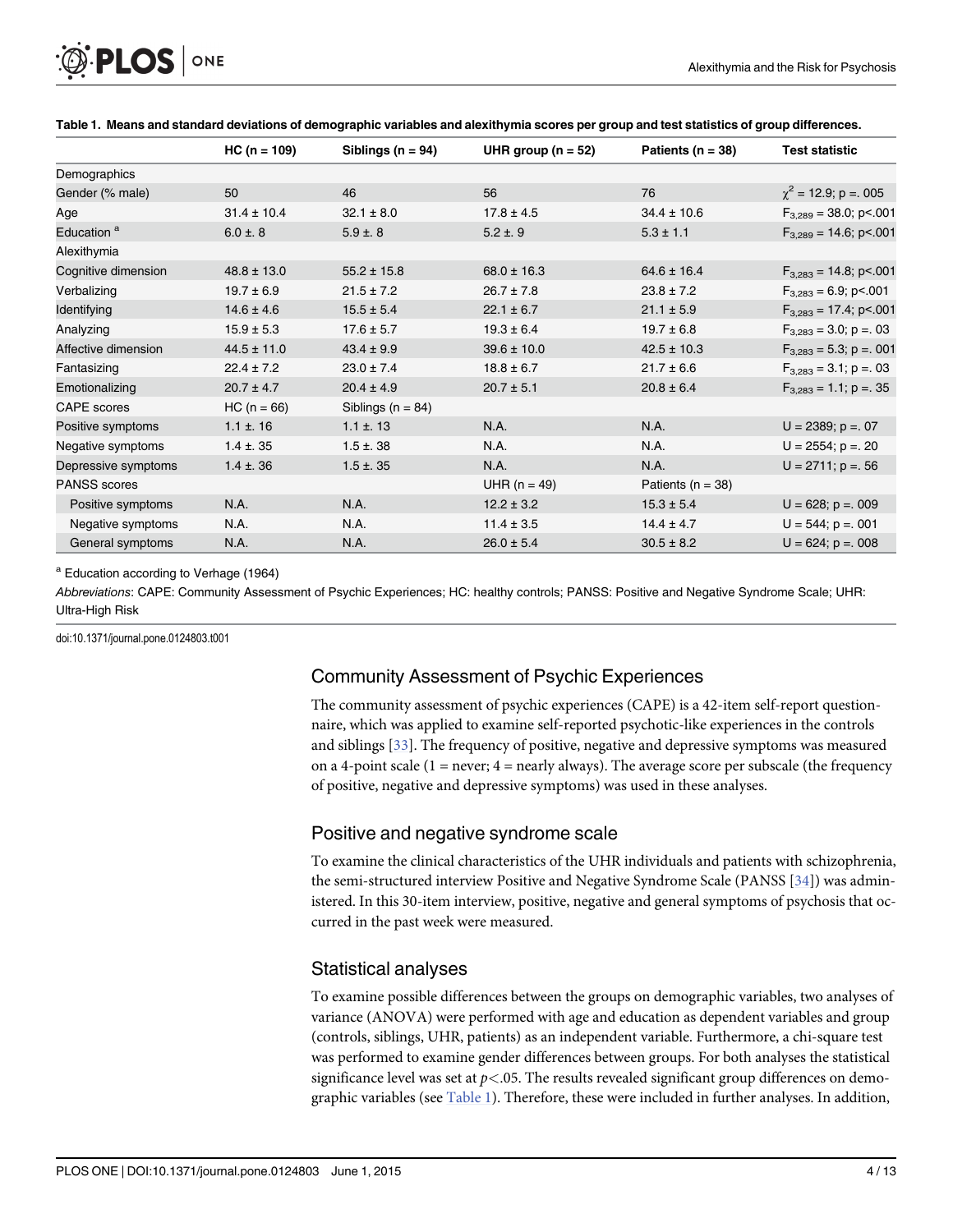<span id="page-4-0"></span>the two UHR groups were included through different inclusion criteria. Therefore, the UHR group from the study of Van Rijn et al.  $(2011)[4]$  $(2011)[4]$  $(2011)[4]$  was compared with the sample from Groningen on age, education, alexithymia scores and PANSS scores using two-sample t-tests. Furthermore, a chi-square test was performed to examine gender differences between the groups.

To examine group differences on the alexithymia dimensions, two ANCOVA's were performed. The first analysis contained the cognitive alexithymia dimension as a dependent variable and group and sex as independent variables. The second analysis, contained the affective alexithymia dimension as a dependent variable. Age and education were included as covariates in both ANCOVA's. If the ANCOVA's resulted in a significant main effect ( $p$ <.05), post-hoc comparisons, comparing the groups to each other, were performed. The significance level for these post-hoc tests was set at  $p < 0.05$ , corrected for multiple comparisons applying a Bonferroni correction.

To examine whether possible differences were driven by specific subscales, two MANCO-VA's were performed. In the first analysis, the cognitive BVAQ subscales (i.e. identifying, verbalizing, analyzing) were included as dependent variables and gender and group were included as independent variables (3x4x2 design). In the second MANCOVA, the affective BVAQ subscales (i.e. emotionalizing and fantasizing) were included as dependent variables resulting in a 2x4x2 design. In both MANCOVA's, age and level of education were included as covariates. The main effects of gender and group on alexithymia, as well as the interaction between the two were examined at a significance level of  $p$ <.05. Only if the MANCOVA's resulted in a significant multivariate effect, univariate group effects were examined. For all univariate tests which showed a significant effect of group on alexithymia scores ( $p$ <.05), post-hoc comparisons were performed, comparing the groups to each other. The significance levels of the posthoc tests were corrected for multiple testing using a Bonferroni correction. All abovementioned analyses were also repeated without including sex, education and age to examine the effects of the included covariates on the findings. Furthermore, previous research has suggested that assessing alexithymia in adolescents through the TAS-20 might not be reliable [[35,](#page-12-0) [36\]](#page-12-0). As far as we know, the reliability of the BVAQ has not yet been investigated in adolescents. To make sure possible reliability issues in the adolescent group did not affect the current findings, the abovementioned analyses were also performed excluding subjects below the age of 18.

To examine the correlation between alexithymia and CAPE or PANSS scores, Spearman's rho correlations were performed. Non-parametric testing was chosen because the CAPE scores and the PANSS scores were not normally distributed. For the controls and siblings, correlations between the two alexithymia dimensions and positive, negative and depressive CAPE scores were examined. The significance level was set at  $p<0.008$  to correct for multiple comparisons (Bonferroni correction on 6 tests). In the UHR individuals and schizophrenia patients, the correlations between the two alexithymia dimensions and the positive, negative and general PANSS scores were examined. The significance level was set at  $p<0.008$  to correct for multiple comparisons (Bonferroni correction on 6 tests).

## **Results**

#### Demographic data

The results revealed a significant main effect of group on age and education (see [Table 1\)](#page-3-0). Furthermore, the groups differed significantly on gender (see  $Table 1$ ). Therefore, age, education and gender were included in all further analyses. The two UHR samples differed significantly on age ( $M_{vanRijn}$  = 15.6;  $M_{Groningen}$  = 22.9; t = 6.4; p<.001) and the verbalizing alexithymia scale ( $M_{vanRijn}$  = 24.9;  $M_{Groningen}$  = 30.7; t = 2.5; p = 02). No other significant differences between the two UHR samples were found (lowest  $p = 0.18$ ).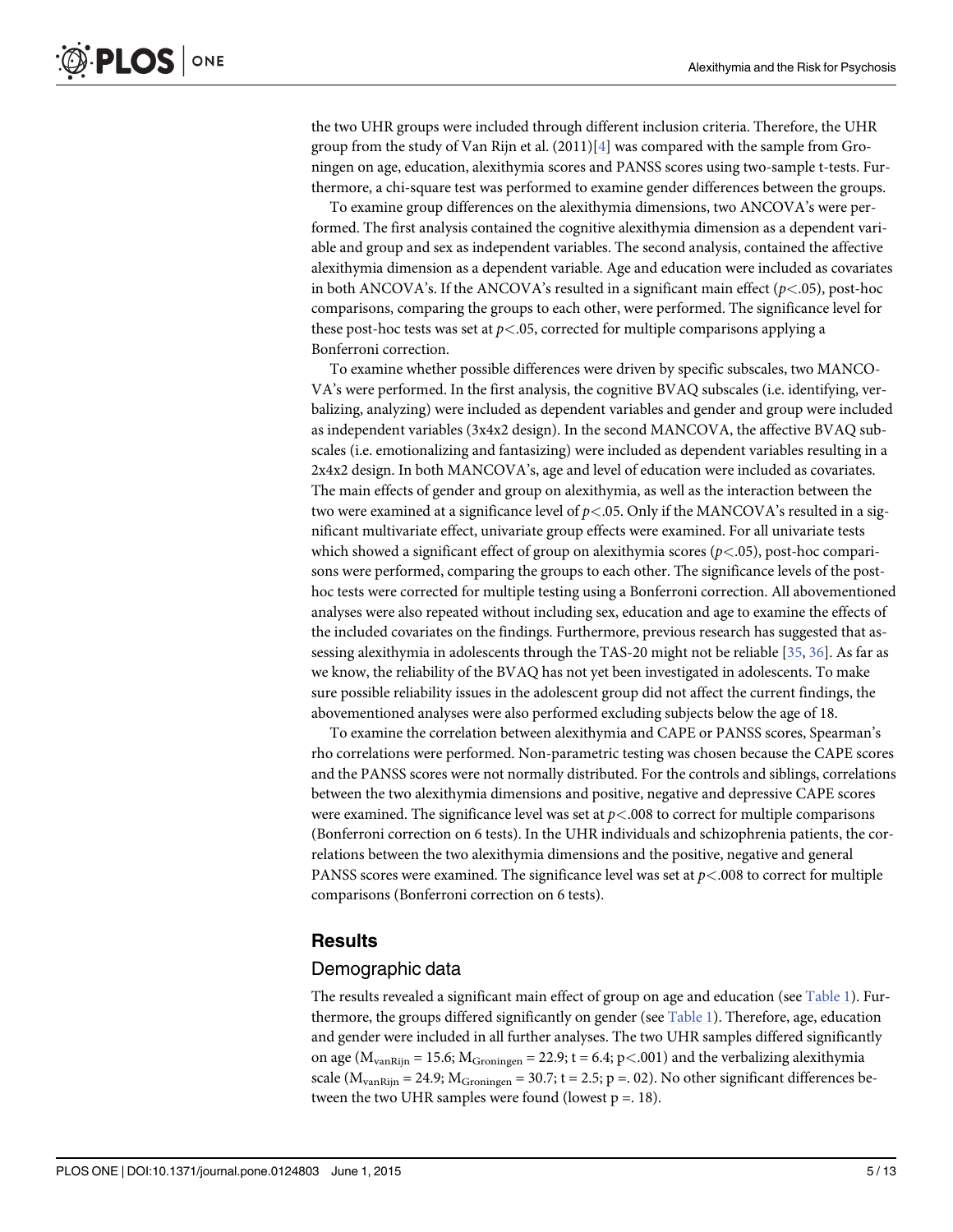## The cognitive and affective alexithymia dimension

The alexithymia data were checked for outliers  $(>3 \text{ s.d.})$ , no outliers were found on the cognitive dimension, the affective dimension or the alexithymia subscales in any of the groups. Correlation analyses revealed significant associations between the three cognitive subscales (verbalizing—identifying:  $r = .56$ ,  $p < .001$ ; verbalizing—analyzing:  $r = .53$ ,  $p < .001$ ; identifying —analyzing:  $r = 0.44$ ,  $p < 0.001$  and the two affective subscales (fantasizing—emotionalizing:  $r =$ . [2](#page-10-0)4,  $p$ <.001), confirming the two-facture structure proposed by Vorst and Bermond (2001) [2]. Furthermore, the cognitive and affective alexithymia dimensions were only weakly correlated to each other ( $r = 13$ ,  $p = 02$ ).

The results showed a significant main effect of group on the cognitive alexithymia dimen-sion (see [Table 1,](#page-3-0) partial  $\eta^2$  =. 14). Furthermore, a significant main effect of gender (F<sub>1,283</sub> = 15.1,  $p<.001$ , partial  $\eta^2 = .05$ ) on the cognitive dimension was found (i.e. men had higher scores than women), while the main effect of age ( $F_{1,283} = 0.30$ ,  $p = 0.59$ , partial  $\eta^2 = 0.001$ ), education (F<sub>1,283</sub> = 2.5, *p* = 12, partial  $\eta^2$  = 009) and the group\*gender interaction (F<sub>3,283</sub> = 1.3, *p* = 0. 26, partial  $\eta^2$  =. 01) were not significant. Post-hoc comparisons revealed that all groups (siblings, UHR and patients) had significantly higher cognitive alexithymia scores compared to controls (see Table 2). Furthermore, the UHR group had higher cognitive alexithymia scores than siblings, while the patients with schizophrenia did not significantly differ from the siblings or the UHR group (see Table 2). Repeating the analyses without including gender, age and education revealed the same significant main effect of group (see Table A in [S1 File\)](#page-9-0). The post-hoc tests without including covariates also revealed the same group differences, except that the dif-ference between patients and siblings was now also significant (see Table B in [S1 File](#page-9-0)).

For the affective alexithymia dimension, the results revealed a significant main effect of group (see [Table 1,](#page-3-0) partial  $\eta^2$  = . 05) and a significant main effect of education (i.e. individuals with higher levels of education had lower levels of affective alexithymia) ( $F_{1,283} = 17.4$ ,  $p < .001$ , partial  $\eta^2$  = 0.06). The main effects of age (F<sub>1,283</sub> = 0.06, p = 80, partial  $\eta^2$  < 0.01), gender (F<sub>1,283</sub> = 2.7, p = 10, partial  $\eta^2$  = 0.00) and the group\* gander interaction (F<sub>1</sub> = 61, p = 61, partial 2.7,  $p =$ . 10, partial  $\eta^2 =$ . 009) and the group\*gender interaction (F<sub>3,283</sub> = 61, p = 61, partial  $\eta^2$  = 009) were not significant. Post-hoc comparisons revealed that the UHR group had significantly lower scores on the affective dimension compared to controls and siblings (see Table 2). No other group differences on this dimension were found (see Table 2). The analyses without including covariates revealed the same group differences (see Tables A and B in  $S1$  File).

The abovementioned analyses were also performed excluding individuals below 18 years old. These analyses revealed the same group differences (see Tables A-C in S<sub>2</sub> File).

#### The alexithymia subscales

To examine whether specific subscales were underlying the group differences on the two alexithymia dimensions, two MANCOVA's were performed. The results of the first MANCOVA

|            |                 | <b>Cognitive dimension</b> | <b>Affective dimension</b> |
|------------|-----------------|----------------------------|----------------------------|
| HC         | Siblings        | $-7.0$ ; $p = 0.004*$      | $.9; p = 1.0$              |
|            | <b>UHR</b>      | $-17.1$ ; $p < 001*$       | 7.7; $p = 0.01*$           |
|            | <b>Patients</b> | $-12.9$ ; $p < 0.001*$     | $3.6; p = 59$              |
| Siblings   | <b>UHR</b>      | $-10.1; p = 0.004*$        | 6.7; $p = 0.07*$           |
|            | Patients        | $-5.9; p = 39$             | 2.7; $p = 1.0$             |
| <b>UHR</b> | <b>Patients</b> | $-4.2; p = 1.0$            | $-4.0; p = 75$             |

| Table 2. Post-hoc results (mean difference and p-value) of group differences on the cognitive and affective alexithymia dimension. |  |
|------------------------------------------------------------------------------------------------------------------------------------|--|
|------------------------------------------------------------------------------------------------------------------------------------|--|

\* Significant at p<.05, corrected for multiple comparisons applying a Bonferroni correction Abbreviations: HC: healthy controls; UHR: Ultra-High Risk

doi:10.1371/journal.pone.0124803.t002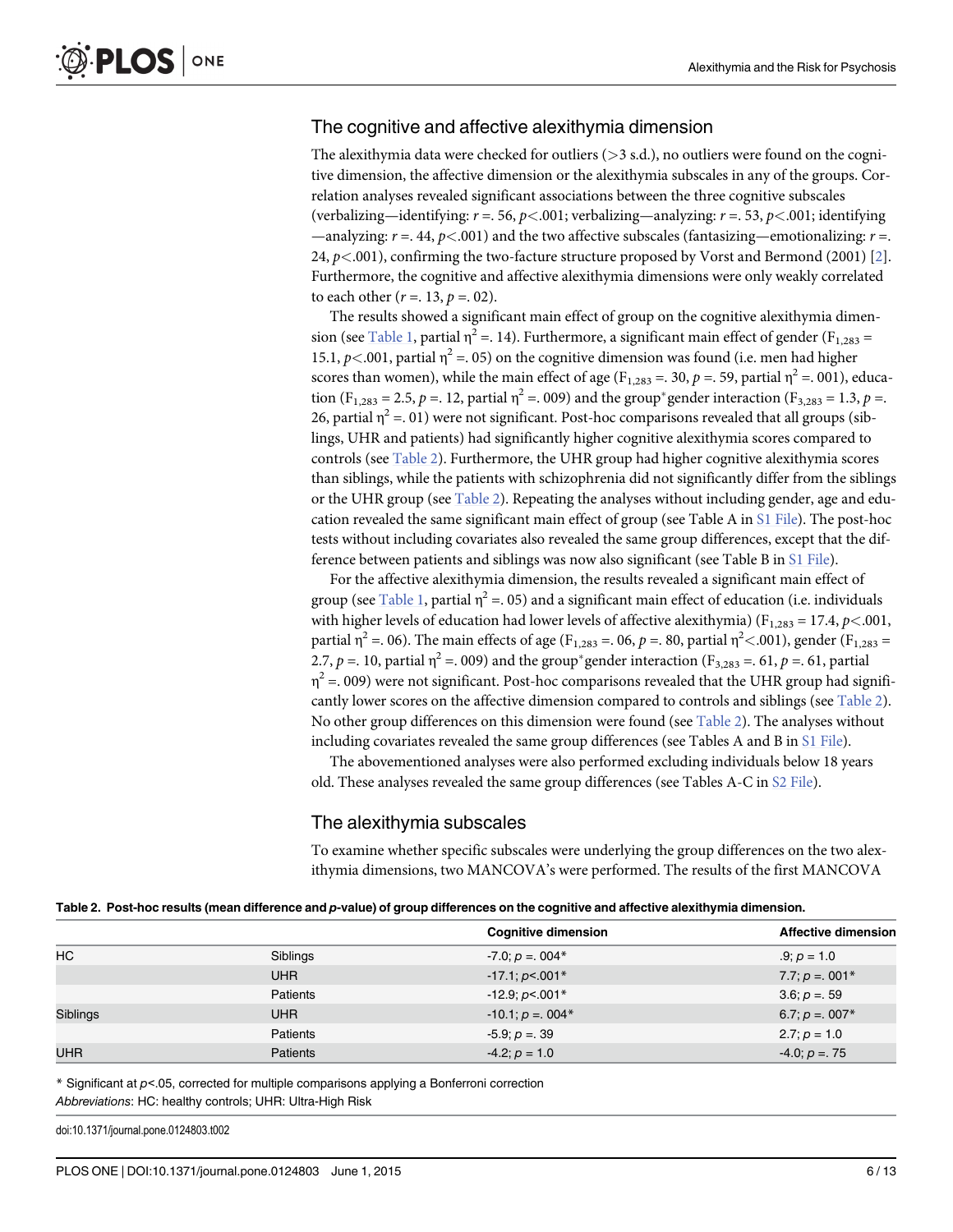showed a main effect of group on the cognitive alexithymia subscales ( $F_{9,849} = 6.4$ ;  $p < .001$ ; Pillai's Trace =. 19; partial  $\eta^2$  =. 06). Furthermore, a significant main effect of education (i.e. individuals with higher levels of education had lower scores on the cognitive alexithymia subscales)  $(F_{3,281} = 4.0; p = .009;$  Pillai's Trace = 0.4; partial  $\eta^2 = .04$ ) and gender (i.e. men had higher scores than women) (F<sub>3,281</sub> = 5.5; p = 0.01; Pillai's Trace = 0.6; partial  $\eta^2$  = 0.06) were found, while the main effect of age (F<sub>3,281</sub> = 1.1;  $p = 0.37$ ; Pillai's Trace = 0.1; partial  $\eta^2 = 0.01$ ) and the group<sup>\*</sup> gender interaction (F<sub>9,849</sub> = 1.3;  $p = 0.22$ ; Pillai's Trace = 0.4; partial  $\eta^2 = 0.01$ ) were not significant. Follow-up analyses revealed that the groups differed significantly on all three subscales of the cognitive alexithymia dimension (i.e. verbalizing, identifying and analyzing) (see [Table 1](#page-3-0)). Post-hoc comparisons are presented in Table 3 and show that UHR individuals differed significantly from controls and siblings on the verbalizing scale. Regarding identifying, the UHR and patient group both differed significantly from controls and siblings, but not from each other. On the analyzing scale, the only marginally significant difference was found between the controls and the siblings. The analyses without including covariates revealed nearly the same pattern, except in these analyses patients and UHR individuals also differed significantly from controls on the analyzing subscale (see Tables A and C in [S1 File\)](#page-9-0).

The second MANCOVA on the two subscales of the affective alexithymia dimension, revealed no significant effect of group ( $F_{6,566} = 1.7$ ;  $p = 0.12$ ; Pillai's Trace = 0.4; partial  $\eta^2 = 0.02$ ). Furthermore, the main effects of age (F<sub>2,282</sub> = 3.8; p = 0.3; Pillai's Trace = 0.3; partial  $\eta^2$  = 0.3), education (F<sub>2,282</sub> = 8.2; *p*<.001; Pillai's Trace =. 06; partial  $\eta^2$  =. 06) and gender (F<sub>2,282</sub> = 25.7;  $p$ <.001; Pillai's Trace =. 15; partial  $\eta^2$  =. 15) were significant (i.e. males with lower levels of education and higher age had higher levels on the affective dimension subscales), while no significant group\*gender interaction ( $F_{6,566} = 1.5$ ; p = 18; Pillai's Trace = 03; partial  $\eta^2$  = 02) was found. Performing the analysis without including gender, age and education did reveal a significant main effect of group on the affective dimension ( $F_{6,578} = 2.3$ ,  $p = .03$ ; Pillai's Trace = .05; partial  $\eta^2$  =. 02). Follow-up analyses revealed a significant effect of group on fantasizing, but not emotionalizing (see Table A in [S1 File](#page-9-0)). Post-hoc comparisons showed that only the UHR group had significantly lower scores on the fantasizing subscale compared to controls and siblings (see Table C in [S1 File](#page-9-0)).

The abovementioned analyses were also performed excluding individuals below 18 years old. These analyses revealed the same group differences (see Tables A-C in [S2 File](#page-10-0)).

## Correlations between alexithymia and psychopathology

The CAPE was only administered in a subsample of 87 siblings and 66 controls (total  $n = 153$ , for mean scores see [Table 1\)](#page-3-0). PANSS data were missing for 3 UHR individuals, which resulted

|  | Table 5. If Ost-Not results (Mean unterence and p-value) or group unterences on the cognitive alexitrigina substates. |  |  |
|--|-----------------------------------------------------------------------------------------------------------------------|--|--|
|  |                                                                                                                       |  |  |

|            |                 | Verbalizing         | Identifying         | Analyzing        |
|------------|-----------------|---------------------|---------------------|------------------|
| <b>HC</b>  | Siblings        | $-2.1$ ; $p = 22$   | $-1.0; p = 1.0$     | $-1.9; p = 0.09$ |
|            | <b>UHR</b>      | $-6.1$ ; $p < 001*$ | $-6.7$ ; $p < 001*$ | $-1.8; p = 61$   |
|            | Patients        | $-3.4$ ; $p = 16$   | $-5.5$ ; $p < 001*$ | $-2.7; p = 16$   |
| Siblings   | <b>UHR</b>      | $-4.0; p = 0.03*$   | $-5.7$ ; $p < 001*$ | $.1; p = 1.0$    |
|            | Patients        | $-1.3; p = 1.0$     | $-4.5$ ; $p = 001*$ | $-.8; p = 1.0$   |
| <b>UHR</b> | <b>Patients</b> | $2.7; p = 86$       | 1.2; $p = 1.0$      | $-.9; p = 1.0$   |

 $T$  a. Post-hoc results (means) of group differences on the cognitive alexithymia subscales.

 $*$  Significant at  $p$ <.05, corrected for multiple comparisons applying a Bonferroni correction

Abbreviations: HC: healthy controls; UHR: Ultra-High Risk

doi:10.1371/journal.pone.0124803.t003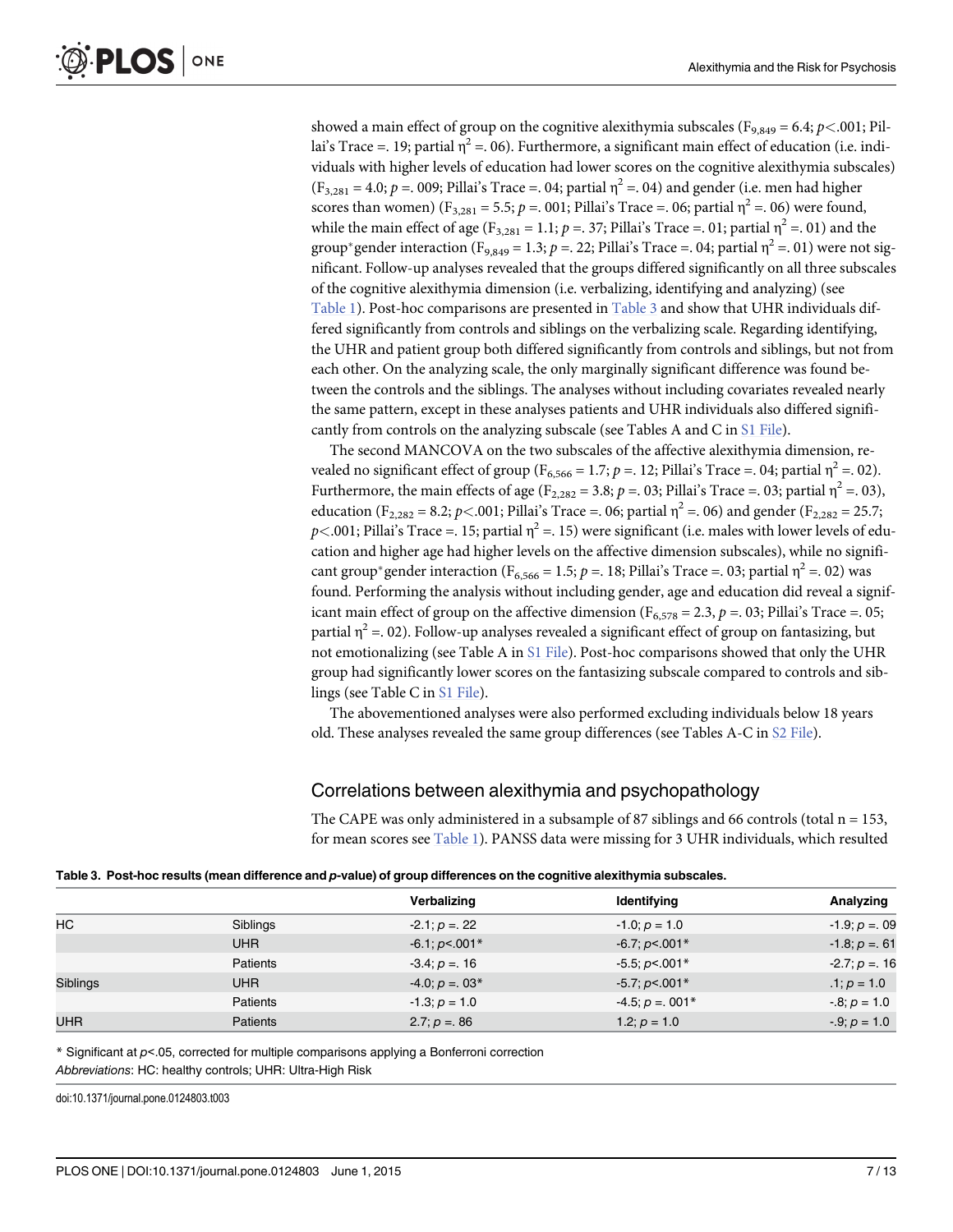<span id="page-7-0"></span>in a total sample of 87 subjects (49 UHR individuals and 38 patients, see [Table 1](#page-3-0) for mean scores). The results showed that affective alexithymia was negatively correlated to subclinical (CAPE) negative and depressive symptoms. Furthermore, the cognitive dimension was positively correlated to the CAPE negative symptoms (see Table 4). No significant correlations between the clinical symptoms (PANSS scores) and alexithymia dimensions were found (see Table 4).

The correlations between the BVAQ dimensions and the PANSS scores were repeated excluding all UHR subjects aged below 18. The correlations remained non-significant (see Table D in S<sub>2</sub> File).

### **Discussion**

The aim of the current study was to examine alexithymia in patients with schizophrenia and subjects at increased risk for developing psychosis. The results revealed that siblings of patients with schizophrenia, individuals at UHR for psychosis and patients with schizophrenia show a type-II alexithymia pattern with higher cognitive alexithymia and equal or lower scores on the affective alexithymia dimension compared to controls. Furthermore, there appeared to be a parametric effect of risk on cognitive alexithymia scores with higher risk for schizophrenia being associated with more alexithymia: UHR subjects had higher cognitive alexithymia scores compared to siblings, who in turn scored higher than non-clinical controls. We also found that alexithymia was associated with negative and depressive symptoms in the controls and siblings, but not in the UHR individuals and patients with schizophrenia.

The current results support the idea that alexithymia might be part of the vulnerability for schizophrenia [\[7](#page-11-0)]. Patients with schizophrenia, as well as siblings and subjects at UHR for psychosis showed higher levels of cognitive alexithymia than non-clinical controls. These findings are in line with previous literature on patients with schizophrenia [[7,](#page-11-0) [8,](#page-11-0) [11\]](#page-11-0). Furthermore, for the UHR group, these results corroborate the earlier published findings in a smaller group [[4](#page-10-0)]. In siblings, van 't Wout et al. (2007) [[7\]](#page-11-0) showed a significant gender\*group interaction on alexithymia scores, with male siblings showing higher scores on the verbalizing scale of the cognitive dimension compared to male controls. Our results did not show an interaction between group and gender on alexithymia scores, however.

In line with our hypothesis, the degree of risk for developing psychosis was associated with the cognitive alexithymia dimension. Subjects with an UHR for psychosis had higher scores on this dimension compared to siblings, who in turn scored higher than controls. Patients also

|                  | <b>Affective dimension</b>     | <b>Cognitive dimension</b>    |
|------------------|--------------------------------|-------------------------------|
| $CAPE (n = 153)$ |                                |                               |
| Positive         | $\rho = -.20; \rho = .01$      | $\rho = 0.07$ ; $\rho = 0.37$ |
| Negative         | $\rho = -.26$ ; $\rho = .001*$ | $\rho = 33$ ; $p < 001*$      |
| Depressive       | $\rho = -.34$ ; $p < .001*$    | $\rho = 15$ ; $\rho = 08$     |
| PANSS $(n = 87)$ |                                |                               |
| Positive         | $\rho = -06; \rho = 56$        | $\rho = 0.08$ ; $\rho = 0.47$ |
| Negative         | $\rho = 17$ ; $\rho = 13$      | $\rho = 0.05$ ; $\rho = 64$   |
| General          | $\rho = -17$ ; $p = 12$        | $\rho = 18$ ; $\rho = 11$     |

#### Table 4. Correlations between the two alexithymia dimension and psychotic symptoms.

\*Significant at the corrected p<.008 (Bonferroni correction)

Abbreviations: CAPE: Community Assessment of Psychic Experiences; PANSS: Positive and Negative Syndrome Scale

doi:10.1371/journal.pone.0124803.t004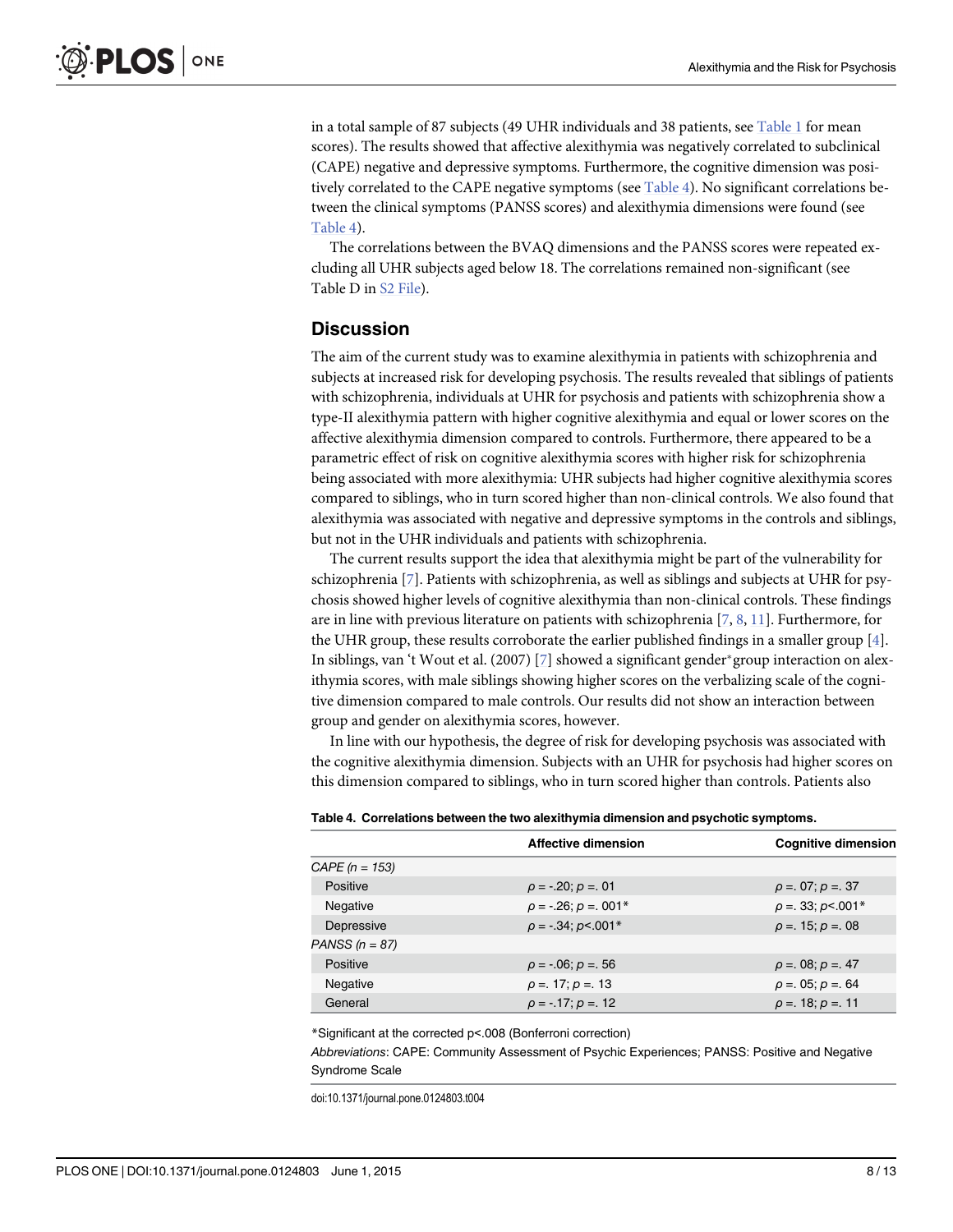<span id="page-8-0"></span>differed from siblings on cognitive alexithymia, but only on the identifying subscale and not on other alexithymia subscales. This finding is agreement with the results of van 't Wout et al. (2007), who also showed that patients only differed from siblings on the identifying subscale. Our study goes beyond the study of van 't Wout et al. (2007)  $[7]$  $[7]$  by including larger samples and by including a comparison with UHR subjects. Notably, alexithymia scores did not differ between the UHR group and the patients. This pattern is in agreement with a previous study in which emotion recognition was more impaired in UHR individuals compared to relatives of patients with schizophrenia, while there were no significant differences on emotion recognition between the UHR and the patient group [\[37\]](#page-12-0). Furthermore, Amminger et al. (2012) also reported that UHR individuals and schizophrenia patients share the same emotion recognition problems [[38\]](#page-12-0). Taken together, these results suggest that individuals at UHR for psychosis have similar cognitive emotional processing difficulties as patients. Furthermore, these difficulties are also present in siblings with a high genetic risk for psychosis, albeit to a lesser extent.

When examining the five subscales of alexithymia, underlying the two alexithymia dimensions, the results revealed that the UHR individiuals and patients with schizophrenia mainly differed from controls on the identifying and verbalizing subscales (although the difference between controls and patients on the verbalizing scale was not significant). This is in line with previous research  $[4, 7, 8, 11]$  $[4, 7, 8, 11]$  $[4, 7, 8, 11]$  $[4, 7, 8, 11]$  $[4, 7, 8, 11]$  $[4, 7, 8, 11]$  $[4, 7, 8, 11]$  $[4, 7, 8, 11]$  and suggests that difficulties in identifying and verbalizing emotions might be specifically related to the vulnerability for psychosis. Experiencing these difficulties with identifiying and verbalizing emotions might result in emotional distress as was previously suggested by Fogley et al. (2014) [\[16\]](#page-11-0) who revealed positive correlations between these alexithymia subscales and emotional distress in patients with schizophrenia. However, the sibling group did not differ from controls on identifying nor verbalizing. In fact, the largest difference between siblings and controls was found on the analyzing subscale, although not significant. Previous research has shown that siblings differed from controls on the verbalizing scale [[7](#page-11-0)], which is contrast with the current findings. Therefore, further research is necessary to examine which particular alexithymia subscales are underlying the higher levels of cognitive alexithymia in this group.

The current results point to a type-II alexithymia pattern in patients as well as in the two high-risk groups. This type-II alexithymia pattern, with high scores on the cognitive dimension and normal or low scores on the affective dimension, has also previously been reported in patients with schizophrenia  $[7, 8]$  $[7, 8]$  $[7, 8]$  $[7, 8]$ , their siblings  $[7]$  $[7]$ , and subjects at UHR for psychosis  $[4]$  $[4]$ . However, the current study is, to the best of our knowledge, the first study to directly compare these two high-risk groups. It has been suggested that especially this combination of alexithymia scores, awareness of emotional arousal without accompanying emotional cognition, may have negative consequences such as increased negative affect and anxiety  $[13, 14]$  $[13, 14]$  $[13, 14]$  $[13, 14]$  $[13, 14]$ , which are also reported in patients with schizophrenia [[39](#page-12-0), [40](#page-12-0)]. Furthermore, this type-II alexithymia pattern appeared to be related to subclinical levels of negative and depressive symptoms. This finding is in line with a previous report in which a type-II alexithymia pattern was related to total schizotypy in a nonclinical sample [[41](#page-12-0)]. Furthermore, positive associations between cognitive alexithymia and schizotypy have also been reported [[42](#page-12-0)]. Remarkably, no significant associations between clinical symptoms and alexithymia were found in the UHR individuals and patients. Although some previous studies did report associations between symptoms and alexithymia in these groups  $[4, 7, 15]$  $[4, 7, 15]$  $[4, 7, 15]$  $[4, 7, 15]$  $[4, 7, 15]$  $[4, 7, 15]$  $[4, 7, 15]$ , the majority of studies did not report any significant associations  $[9, 10]$  $[9, 10]$ , [16,](#page-11-0) [43,](#page-12-0) [44\]](#page-12-0). Furthermore, alexithymia does not appear to be related to psychotic symptoms in patients with schizophrenia over time [[43](#page-12-0)]. It was previously indicated that although patients with schizophrenia often show aberrant levels of affective traits (e.g. neuroticism), these traits are relatively stable in these groups and not related to symptomatology during the phase of the illness [\[45\]](#page-12-0). However, in nonclinical samples, such as controls and relatives, these affective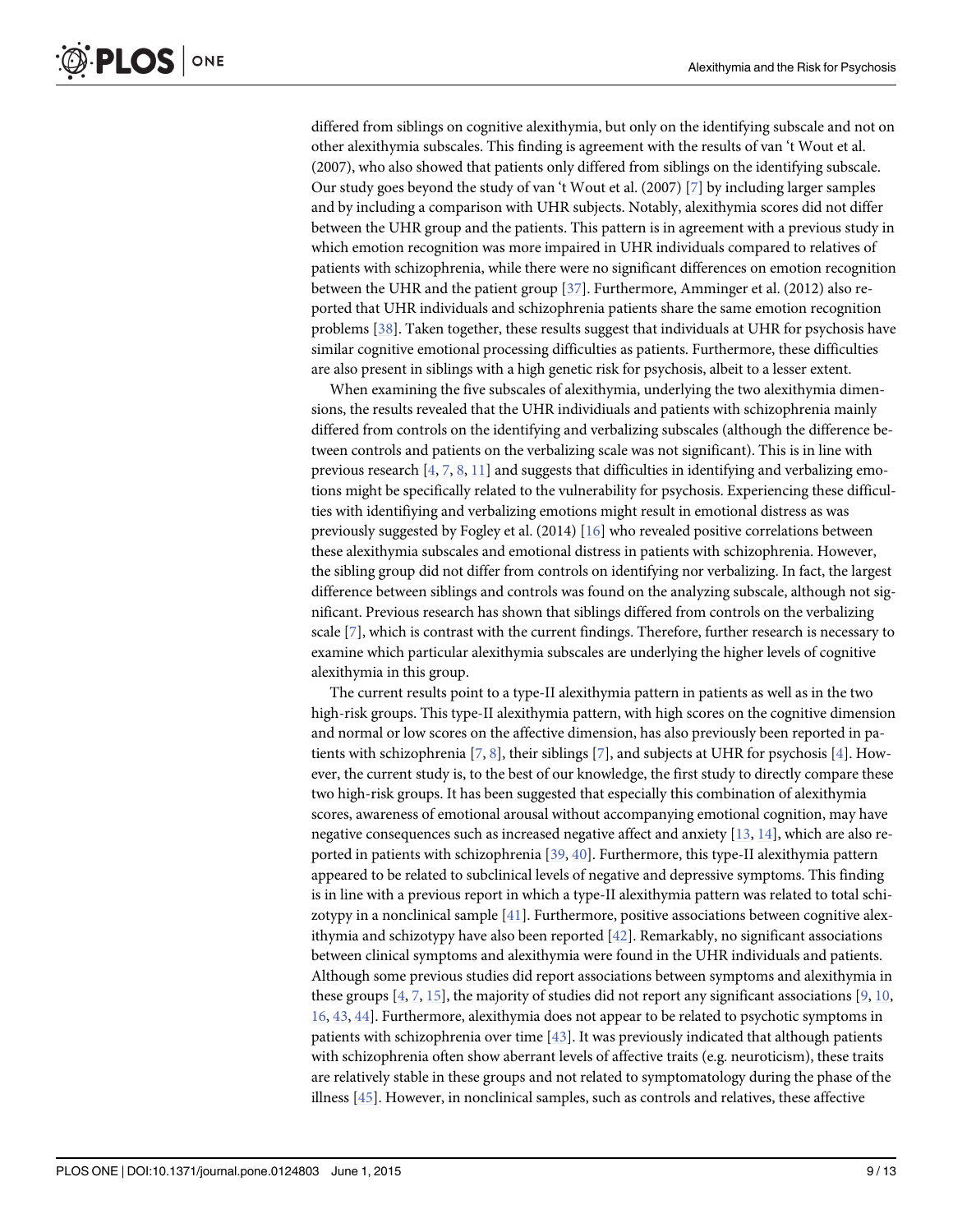<span id="page-9-0"></span>traits do appear to be related to symptomatology [[45](#page-12-0)]. This in combination with the current findings suggests that a type-II alexithymia pattern might be specifically involved in the vulnerability for psychosis, rather than related to psychotic symptoms during the disorder itself. Moreover, a type-II alexithymia pattern might increase the vulnerability of developing psychosis. Future research should examine whether individuals with high levels of type-II alexithymia are indeed at higher risk for developing psychosis through longitudinal research. Furthermore, future studies should elucidate whether training or treatment in an early stage that targets the cognitive dimension of alexithymia, might be beneficial in attenuating subclinical symptoms in groups at high risk for psychosis.

Several limitations of this study should be addressed. First, the groups differed significantly on several demographic variables such as age, level of education and gender. These group differences are due to the fact that the groups are inherently difficult to match as patients with schizophrenia are more likely to be male than female [\[46](#page-12-0)] and subjects at UHR are younger because an age below 35 is one of the selection criteria to be considered UHR [[26\]](#page-11-0). Moreover, subjects at UHR for psychosis and patients with schizophrenia are generally less educated than healthy controls. Controlling for these variables might have had a negative impact on the power of these analyses. However, we also performed the group analyses without controlling for these factors, which revealed almost the same pattern of differences on alexithymia scores between groups. Second, alexithymia was assessed through a self-report measure. Self-report measures rely to a certain extent on the ability to reflect on one's own mental states, a capacity that might be compromised in individuals with alexithymia. Therefore, we recommend future studies to examine alexithymia with self-report and observer-rated measures. Third, previous research has indicated that cognition is related to alexithymia in patients with schizophrenia [[16](#page-11-0)]. Although, previous research has shown that differences in alexithymia scores between controls and patients with schizophrenia, siblings or UHR individuals hold even after controlling for cognition [\[4](#page-10-0)[,7\]](#page-11-0), the lack of controlling for cognitive ability (except through the level of education) is a limitation of the current study. We therefore recommend future research to include cognitive measurements such as working memory or processing speed. Fourth, the two UHR samples (from Groningen and the sample from Van Rijn et al., (2007)) were included through different selection methods. Although these samples only differed on age and verbalizing, this might have increased the heterogeneity of the UHR sample, possibly resulting in lower power. Fifth, there is ongoing debate on whether the two dimensions of alexithymia exist  $[6, 32]$  $[6, 32]$  $[6, 32]$  $[6, 32]$  $[6, 32]$ . Therefore, future research should further examine the empirical support for the cognitive and affective dimension. Finally, the reliability of examining alexithymia in adolescents using the TAS-20 (a different alexithymia measure) is low and generally not recommended [[35](#page-12-0)]. As far as we know, the reliability of the use of the BVAQ in an adolescents sample has not yet been investigated. Although the current results remained significant after excluding all subjects aged below 18, we recommend future research to examine the reliability of the BVAQ in adolescents.

In conclusion, these results indicate that the degree of risk for psychosis is related to higher levels of alexithymia. More specifically, groups at high risk for psychosis, as well as patients, show a type-II alexithymia profile with high levels of cognitive alexithymia and normal or slightly lower levels of affective alexithymia. Furthermore, alexithymia appeared to be related to nonclinical psychotic symptoms. These findings support the idea that alexithymia, especially the type-II pattern, might be a vulnerability factor for psychosis.

## Supporting Information

[S1 File.](http://www.plosone.org/article/fetchSingleRepresentation.action?uri=info:doi/10.1371/journal.pone.0124803.s001) Supporting Tables. Table A, Test statistics of group differences on the alexithymia dimensions and subscales without including covariates. Table B, Post-hoc results (mean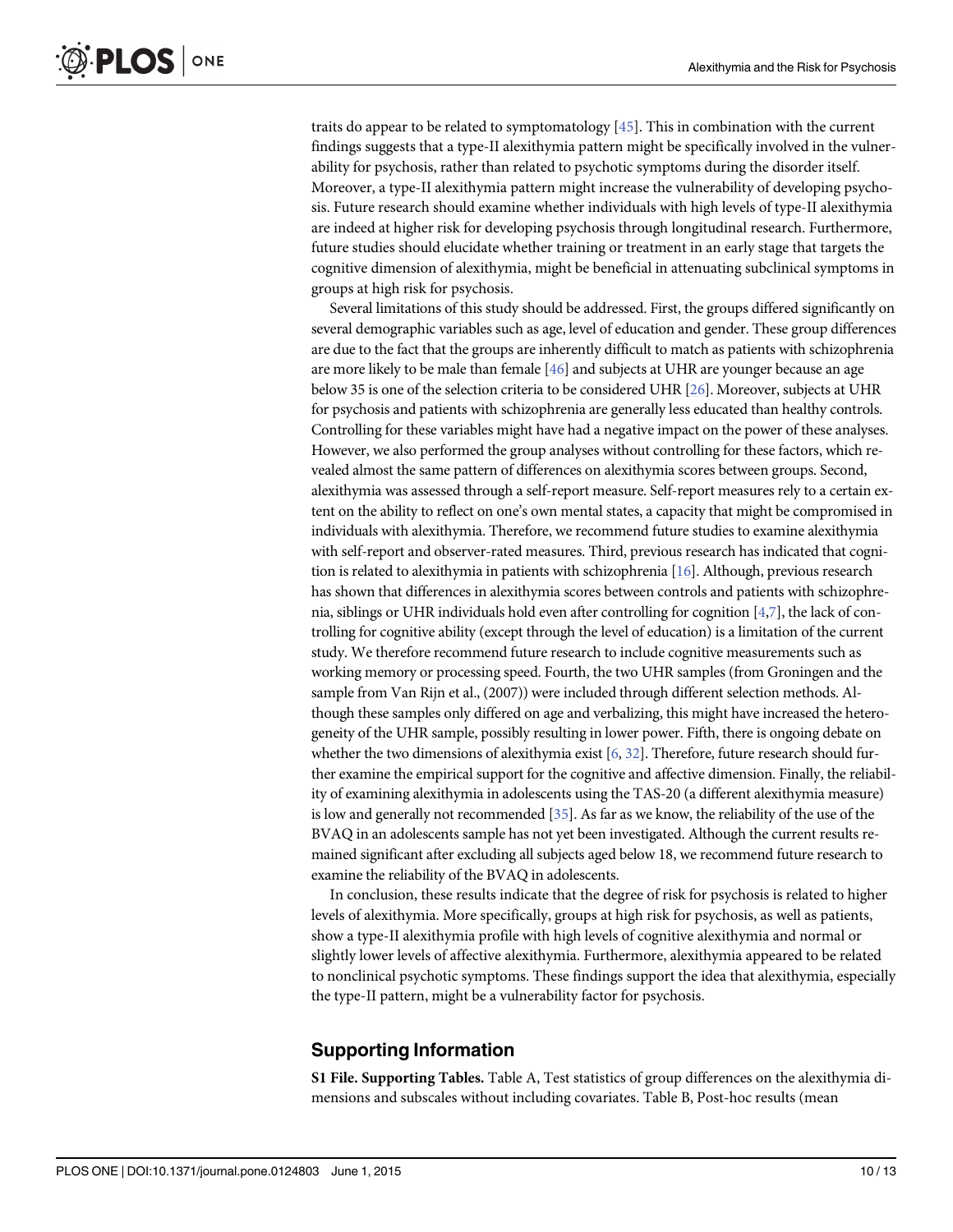<span id="page-10-0"></span>difference and p-value) of group differences on the cognitive and affective dimension without including covariates.  $*$  Significant at  $p < 0.05$ , corrected for multiple comparisons applying a Bonferroni correction Abbreviations: HC: healthy controls; UHR: Ultra-High Risk. Table C, Post-hoc results (mean difference and p-value) of group differences on the cognitive alexithymia subscales and the fantasizing subscale without including covariates.  $*$  Significant at  $p < .05$ , corrected for multiple comparisons applying a Bonferroni correction Abbreviations: HC: healthy controls; UHR: Ultra-High Risk (DOCX)

[S2 File.](http://www.plosone.org/article/fetchSingleRepresentation.action?uri=info:doi/10.1371/journal.pone.0124803.s002) Supporting Tables. Table A, Test statistics of group differences on the alexithymia dimensions and subscales excluding subjects aged below 18. Table B, Post-hoc results (mean difference and p-value) of group differences on the cognitive and affective dimension excluding subjects aged below 18.  $*$  Significant at p<.05, corrected for multiple comparisons applying a Bonferroni correction Abbreviations: HC: healthy controls; UHR: Ultra-High Risk. Table C, Post-hoc results (mean difference and p-value) of group differences on the cognitive alexithymia subscales excluding subjects aged below 18.  $*$  Significant at  $p<.05$ , corrected for multiple comparisons applying a Bonferroni correction Abbreviations: HC: healthy controls; UHR: Ultra-High Risk. Table D, Correlations between the two alexithymia dimension and psychotic symptoms excluding subjects aged below 18. \*Significant at the corrected  $p$ <.008 (Bonferroni correction); Abbreviations: PANSS: Positive and Negative; Syndrome Scale (DOCX)

 $\frac{1}{2}$   $\frac{1}{2}$   $\frac{1}{2}$   $\frac{1}{2}$   $\frac{1}{2}$   $\frac{1}{2}$   $\frac{1}{2}$   $\frac{1}{2}$   $\frac{1}{2}$   $\frac{1}{2}$   $\frac{1}{2}$   $\frac{1}{2}$   $\frac{1}{2}$   $\frac{1}{2}$   $\frac{1}{2}$   $\frac{1}{2}$   $\frac{1}{2}$   $\frac{1}{2}$   $\frac{1}{2}$   $\frac{1}{2}$   $\frac{1}{2}$   $\frac{1}{2}$ 

(SAV)

## Acknowledgments

AA is supported in part by a Vici grant from the Dutch organization for scientific research (NWO, grant number: 435-11-004). LK is supported in part by a Vici grant from NWO (grant number 435-11-006). The GROUP project is supported by a grant from The Netherlands organization for health research and development (ZonMw), within the Mental Health program (project number 10.000.1002). ZonMw is a non-profit organisation working for the Ministry of Health, Welfare and Sport (VWS) and the NWO. We would like to thank Paula M. Gromann, Roeline Nieboer, Esther M. Opmeer and Edith J. Liemburg for their assistance in collecting the data.

## Author Contributions

Conceived and designed the experiments: LW DW LK RB AA. Performed the experiments: JvdV MS SvR LvdM. Analyzed the data: JvdV MS. Wrote the paper: JvdV MS AA.

## References

- [1.](#page-1-0) Sifneos PE (1973): The prevalence of 'alexithymic' characteristics in psychosomatic patients. Psychother Psychosom 22:255–262. PMID: [4770536](http://www.ncbi.nlm.nih.gov/pubmed/4770536)
- [2.](#page-1-0) Vorst HCM, Bermond B (2001): Validity and reliability of the Bermond-Vorst Alexithymia Questionnaire. Pers Individ Dif 30:413–434.
- [3.](#page-1-0) Taylor GJ, Bagby RM, Parker JD (1997): Disorders of affect regulation: alexithymia in medical and psychiatric illness, Cambridge: Cambridge University Press.
- [4.](#page-1-0) van Rijn S, Schothorst P, van t Wout M, Sprong M, Ziermans T, van Engeland H, et al (2011): Affective dysfunctions in adolescents at risk for psychosis: emotion awareness and social functioning. Psychiatry Res 187:100–105. doi: [10.1016/j.psychres.2010.10.007](http://dx.doi.org/10.1016/j.psychres.2010.10.007) PMID: [21094533](http://www.ncbi.nlm.nih.gov/pubmed/21094533)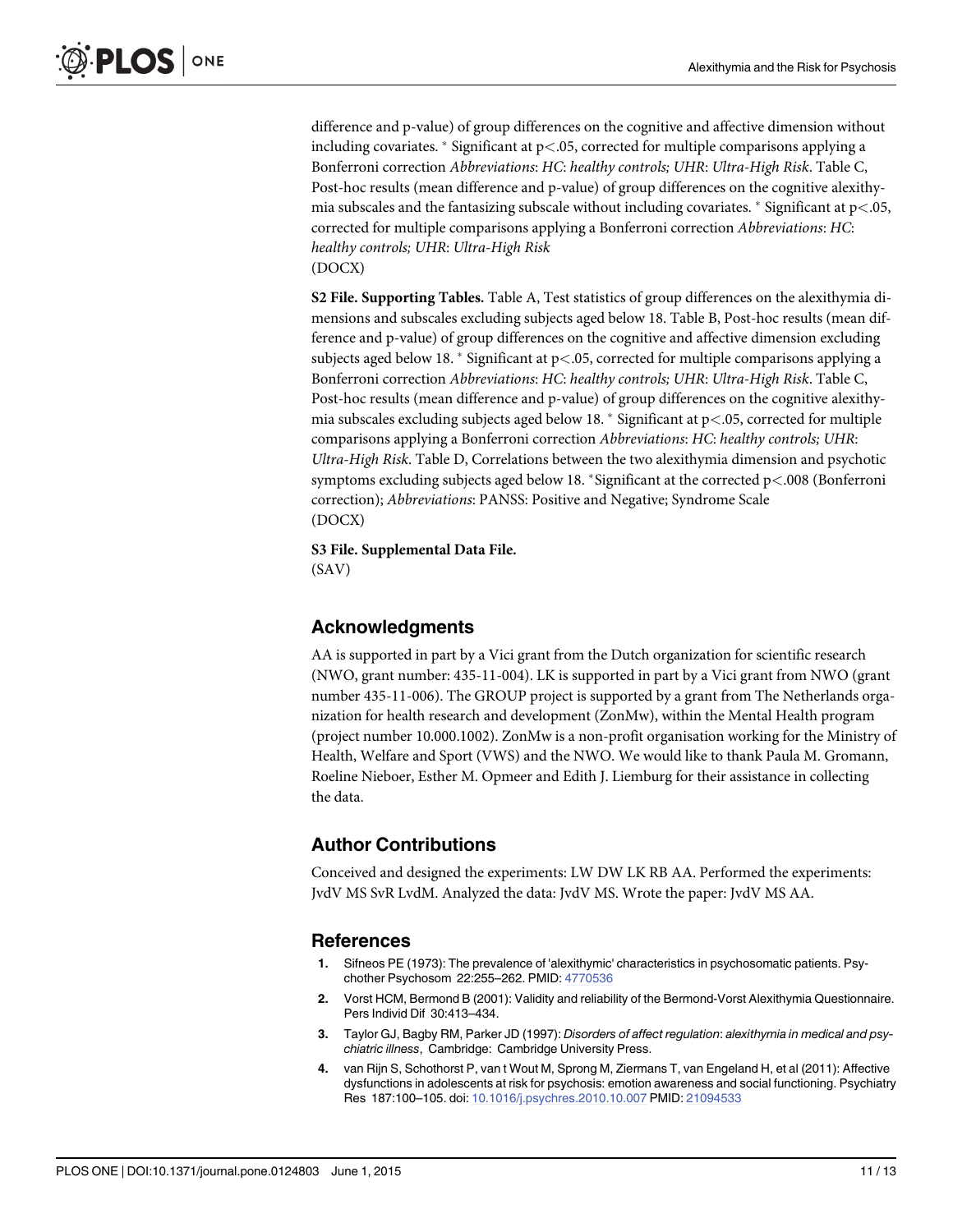- <span id="page-11-0"></span>[5.](#page-1-0) Mattila A, Poutanen O, Koivisto A, Salokangas RKR, Joukamaa M (2007): Alexithymia and life satisfaction in primary healthcare patients. Psychosomatics 48:523–529. PMID: [18071100](http://www.ncbi.nlm.nih.gov/pubmed/18071100)
- [6.](#page-1-0) Bermond B, Clayton K, Liberova A, Luminet O, Maruszewski T, Ricci Bitti PE, et al. (2007): A cognitive and an affective dimension of alexithymia in six languages and seven populations. Cognition Emotion 21:1125–1136.
- [7.](#page-1-0) van 't Wout M, Aleman A, Bermond B, Kahn R (2007): No words for feelings: alexithymia in schizophrenia patients and first-degree relatives. Compr Psychiatry 48:27–33. PMID: [17145278](http://www.ncbi.nlm.nih.gov/pubmed/17145278)
- [8.](#page-1-0) van der Meer L, Van't Wout M, Aleman A (2009): Emotion regulation strategies in patients with schizophrenia. Psychiatry Res 170:108–113. doi: [10.1016/j.psychres.2009.07.010](http://dx.doi.org/10.1016/j.psychres.2009.07.010) PMID: [19906439](http://www.ncbi.nlm.nih.gov/pubmed/19906439)
- [9.](#page-1-0) Kubota M, Miyata J, Hirao K, Fujiwara H, Kawada R, Fujimoto S, et al. (2011): Alexithymia and regional gray matter alterations in schizophrenia. Neurosci Res 70:206–213. doi: [10.1016/j.neures.2011.01.](http://dx.doi.org/10.1016/j.neures.2011.01.019) [019](http://dx.doi.org/10.1016/j.neures.2011.01.019) PMID: [21300113](http://www.ncbi.nlm.nih.gov/pubmed/21300113)
- [10.](#page-8-0) Kubota M, Miyata J, Sasamoto A, Kawada R, Fujimoto S, Tanaka Y, et al. (2012): Alexithymia and reduced white matter integrity in schizophrenia: a diffusion tensor imaging study on impaired emotional self-awareness. Schizophr Res 141:137–143. doi: [10.1016/j.schres.2012.08.026](http://dx.doi.org/10.1016/j.schres.2012.08.026) PMID: [22986045](http://www.ncbi.nlm.nih.gov/pubmed/22986045)
- [11.](#page-7-0) Yu S, Li H, Liu W, Zheng L, Ma Y, Chen Q, et al. (2011): Alexithymia and personality disorder functioning styles in paranoid schizophrenia. Psychopathology 44:371–378. doi: [10.1159/000325168](http://dx.doi.org/10.1159/000325168) PMID: [21847004](http://www.ncbi.nlm.nih.gov/pubmed/21847004)
- [12.](#page-1-0) Cedro A, Kokoszka A, Popiel A, Narkiewicz-Jodko W (2001): Alexithymia in schizophrenia: an exploratory study. Psychol Rep 89:95–98.
- [13.](#page-1-0) Moormann PP, Bermond B, Vorst HCM, Bloemendaal AFT, Teijn SM, Rood L. (2008): New avenues in alexithymia research: The creation of alexithymia types. In: Denollet J., Vingerhoets A. J. J. M., Nyklicek T., editors. Emotion regulation: Conceptual and clinical issues New York: Springer, pp 27–42.
- [14.](#page-1-0) Montebarocci O, Codispoti M, Surcinelli P, Franzoni E, Baldaro B, Rossi N (2006): Alexithymia in female patients with eating disorders. Eat Weight Disord 11:14–21.
- [15.](#page-1-0) Picardi A, Caroppo E, Porcelli P, Di Maria G, Munittola G, Martinotti G (2012): Alexithymia and severe psychopathology: a study on psychiatric inpatients. Psychopathology 45:159–166.
- [16.](#page-1-0) Fogley R, Warman D, Lysaker PH (2014): Alexithymia in schizophrenia: Associations with neurocognition and emotional distress. Psychiatry Res In press:.
- [17.](#page-1-0) van Nierop M, Janssens M, Genetic Risk OUtcome of Psychosis Investigators, Bruggeman R, Cahn W, de Haan L, et al. (2013): Evidence that transition from health to psychotic disorder can be traced to semi-ubiquitous environmental effects operating against background genetic risk. PLoS One 8: e76690. doi: [10.1371/journal.pone.0076690](http://dx.doi.org/10.1371/journal.pone.0076690) PMID: [24223116](http://www.ncbi.nlm.nih.gov/pubmed/24223116)
- [18.](#page-1-0) Johnstone EC, Ebmeier KP, Miller P, Owens DG, Lawrie SM (2005): Predicting schizophrenia: findings from the Edinburgh High-Risk Study. Br J Psychiatry 186:18–25. PMID: [15630119](http://www.ncbi.nlm.nih.gov/pubmed/15630119)
- [19.](#page-1-0) Yung AR, McGorry PD (1996): The prodromal phase of first-episode psychosis: past and current conceptualizations. Schizophr Bull 22:353–370. PMID: [8782291](http://www.ncbi.nlm.nih.gov/pubmed/8782291)
- [20.](#page-1-0) Yung A, Yuen H, McGorry P, Phillips L, Kelly D, Dell'Olio M, et al. (2005): Mapping the onset of psychosis: the Comprehensive Assessment of At-Risk Mental States. Aust N Z J Psychiatry 39:964–971. PMID: [16343296](http://www.ncbi.nlm.nih.gov/pubmed/16343296)
- [21.](#page-1-0) Yung AR, Yuen HP, Berger G, Francey S, Hung TC, Nelson B, et al. (2007): Declining transition rate in ultra high risk (prodromal) services: dilution or reduction of risk? Schizophr Bull 33:673–681. PMID: [17404389](http://www.ncbi.nlm.nih.gov/pubmed/17404389)
- [22.](#page-2-0) van der Meer L, de Vos A, Stiekema APM, Pijnenborg GHM, van Tol M, Nolen W, et al. (2013): Insight in Schizophrenia: Involvement of Self-Reflection Networks? Schizophr Bull 39:1288–1295.
- [23.](#page-2-0) van der Velde J, van Tol MJ, Goerlich-Dobre KS, Gromann PM, Swart M, de Haan L, et al. (2014): Dissociable morphometric profiles of the affective and cognitive dimensions of alexithymia. Cortex 54:190–199. doi: [10.1016/j.cortex.2014.02.017](http://dx.doi.org/10.1016/j.cortex.2014.02.017) PMID: [24699037](http://www.ncbi.nlm.nih.gov/pubmed/24699037)
- [24.](#page-2-0) Korver N, Quee P, Boos HBM, Simons CJP, de Haan L (2012): Genetic Risk and Outcome of Psychosis (GROUP), a multi-site longitudinal cohort study focused on gene-environment interaction: objectives, sample characteristics, recruitment and assessment methods. Int J Method Psych 21:205–221. doi: [10.1002/mpr.1352](http://dx.doi.org/10.1002/mpr.1352) PMID: [22419500](http://www.ncbi.nlm.nih.gov/pubmed/22419500)
- [25.](#page-2-0) Ising HK, Veling W, Loewy RL, Rietveld MW, Rietdijk J, Dragt S, et al. (2012): The validity of the 16 item version of the Prodromal Questionnaire (PQ-16) to screen for ultra high risk of developing psycho-sis in the general help-seeking population. Schizophr Bull 38:1288-1296. doi: [10.1093/schbul/sbs068](http://dx.doi.org/10.1093/schbul/sbs068) PMID: [22516147](http://www.ncbi.nlm.nih.gov/pubmed/22516147)
- [26.](#page-2-0) Rietdijk J, Dragt S, Klaassen R, Ising H, Nieman D, Wunderink L, et al. (2010): A single blind randomized controlled trial of cognitive behavioural therapy in a help-seeking population with an At Risk Mental